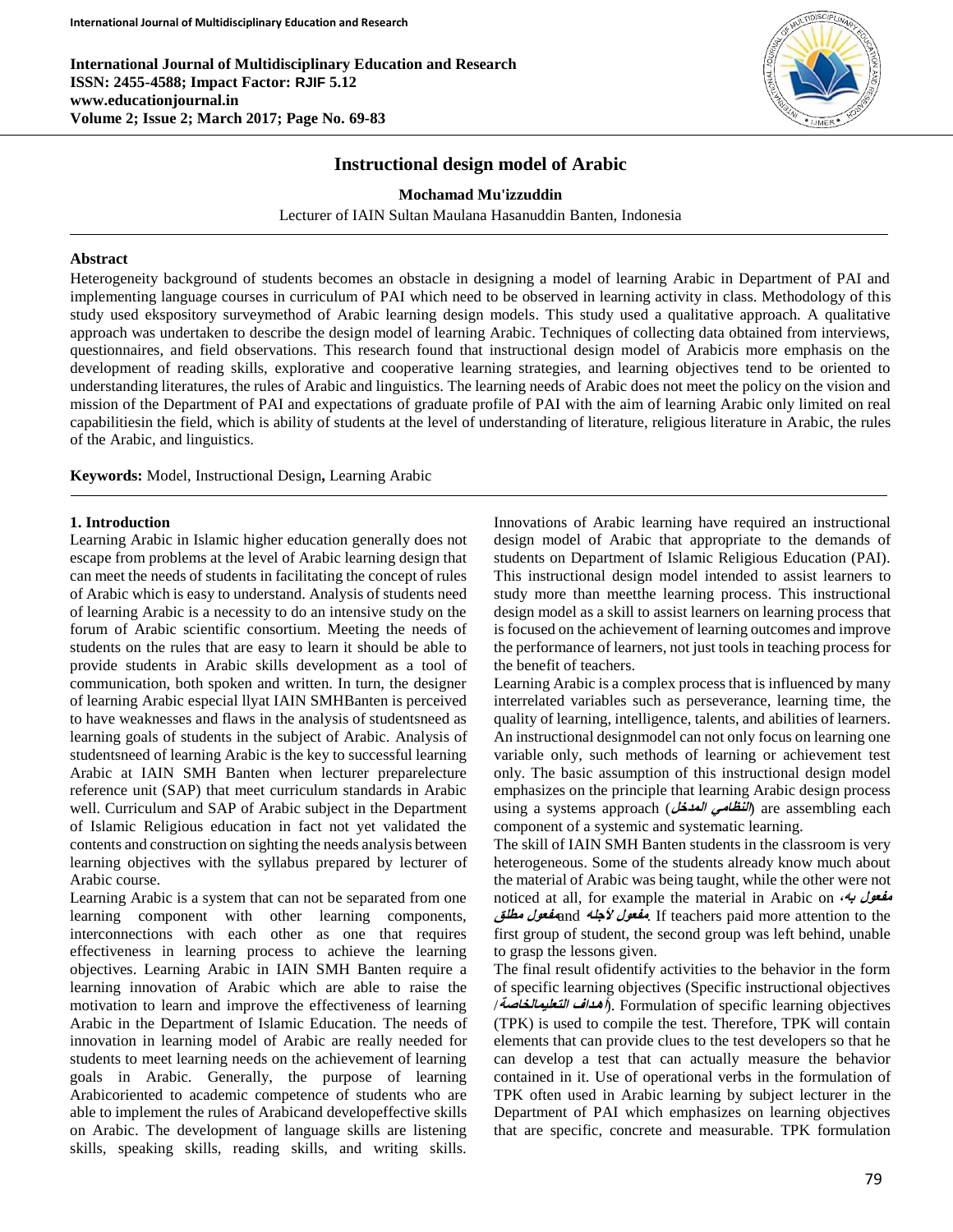criteria are based on elements known as ABCD from four words: Audience, behavior, Condition, and Degree.

The purposes of the research are as follows:

- 1. Knowing the development of instructional design models of Arabic used in Department of Islamic Religious Education at IAIN SMH Banten.
- 2. Knowing identification of learning needs on Arabic and formulating learning objectives of Arabic at the department of Islamic Religious Education at IAIN SMH Banten.
- 3. Knowing the material development of Arabic and its implementation in Department of Islamic Religious Education

To equate the understanding and perceptions and avoid confusion and misunderstanding the words or terms contained in the title of this dissertation should be given an explanation as follows:

Basically, Arabic learning model is a form of learning that is reflected from start to finish typically presented by subject lecturer of Arabiccourse. Arabic learning model is a description of the sequence of learning activities pursued by the designer in designing learning system. The first step, determining the learning needs of Arabic and formulate common learning goals. The second steps, do the analysis of learning. The third steps, identify the behaviors and characteristics of learners. The fourth steps, formulate specific learning objectives. The fifth steps, arranging tools to assessthe result of learning process. The sixth steps, arranging learning strategy. The seventh steps, develop learning materials. The eightsteps, design and conduct formative evaluation. The end product of the eighth steps is learning Arabic system which is ready to be implemented.

# **2. Literature Review**

## **2.1 Nature of Learning Design Model**

Various experts have helped describe understanding concept of the model. Richey, RitaC., Klein, James D., and Tracey, MonicaW. (2011) provide a statement that the model represents reality by showing the structure and level of idealization and to express views on a reality. "Model inplies a reprecentation of reality presented with a degree of structure and order, and models are typically idealized and simplified views of reality". In this description of learning can be seen as micro teaching that represents a macro-scale learning or more extensive and completelearning.

Other experts, here (in 1960) in Richey, RitaC., Klein, James D., and Tracey, MonicaW. (2011) states that the model consists of two categories, namely micromorphs and paramorphs. "Micromorphs are physical, visual replicas, such as a computer simulation or a scale model of a large object". On the other hand, Paramorphs are symbolic models, typically using verbal descriptions".

With the above description, it can be understood when the term 'model' is used to explain the concept that varies because it needed to be adjusted to the context that will be described. The term 'model' is not taboo to use differently because it does not refer to one thing but four categories, namely micomorphs the form of physical or visual imitation and paramorphs that the form is conceptual model, procedural model as a model of instructional design

The term of 'design' comes from the Latin 'designare' which implies mark, showing, explaining, designing. Design is a focus of many ideas and contemporary theory in educational technology. Hokanson, Brad and Gibbon, Andrew (2014) stated that "Design-from the Latin designare, to mark out, point out, describe, contrive". The term designs were often initially used in the fields of architecture, industrial design, graphic design, fashion, and finally extends its application to the design of learning in educational technology. Various concepts are the same as the fields mentioned first, applied in the design of learning, among other things suitability oriented towards the needs of users, a systematic process, quality improvement and change continually, also effectiveness quality oriented, and efficiency of production.

Other Definition of teaching expressed by Joice and Weil (1980) who states as follows: "A process by the which teacher and students create a shared environment Including sets of values and beliefs (agreement about what is important) the which in turn color Reviews their view of reality", These definitions show understanding of teaching is more democratic, ie teachers and learners will jointly create environment including a series of values and beliefs that are important to unify views on the realities of life. In this definition, teaching is still presents teachers and learners collaborate in creating a consensus about what is important so that it affects their view of reality of life.

Teaching in the two definitions above still emphasizes the role of teachers so that the perceived centered on teachers (teachercentered or teacher-oriented). The educationviews as it requires changes to be centered on the learner (leaner-centered or learner oriented). The term of teaching is seen as inappropriate becauseput the teacher as major subject, and more dominant in the learning process. That view has led passive learners, just being a good listener, orderly and happy "to fed" of subject matter. On the other hand, teachers are working hard to convey as muchmaterial lessons in order to meet the demands of the curriculum.

## **2.2 The Nature of Curriculum and Syllabus**

Understanding of curriculum and syllabus are often defined similarly, but both of them have a different understanding, but inseparable. In the historical, syllabus development could not be separated from the development of the curriculum. Therefore, the development of the curriculum in the field of language begins with understanding the development of the syllabus. The development of the syllabus according to Richard is one part of the curriculum development but does not relate entirely.

The word of curriculum in the beginningused in the sport in Ancient Greece. Curriculum in the Greek is derived from the word 'Curir', meaning: Runners and 'Curere' which means a place to race. So Curriculum mean "distance" that should be "taken" by runners. Later this term applied in the field of education. In the Arabic term, curriculum is defined as 'manhaj'. It means the light path traversed by educators / teachers with students to develop the knowledge, skills, attitudes and values. Al-Khuly explain 'manhaj' is a set of plans and media to deliver educational institutions in realizing the desired educational goals. Except the meaning of curriculum that has been mentioned above, the definition of a curriculum based on Law No. 20 on 2003 on National Education System, the curriculum is a set of plans and arrangements regarding the objectives, content and learning materials also the means used to guide the implementation of learning activities to achieve certain educational goals.

Based on such understanding, there are two dimensions of the curriculum, the first is the plan and setting about objectives, content and learning materials, while the second is the way that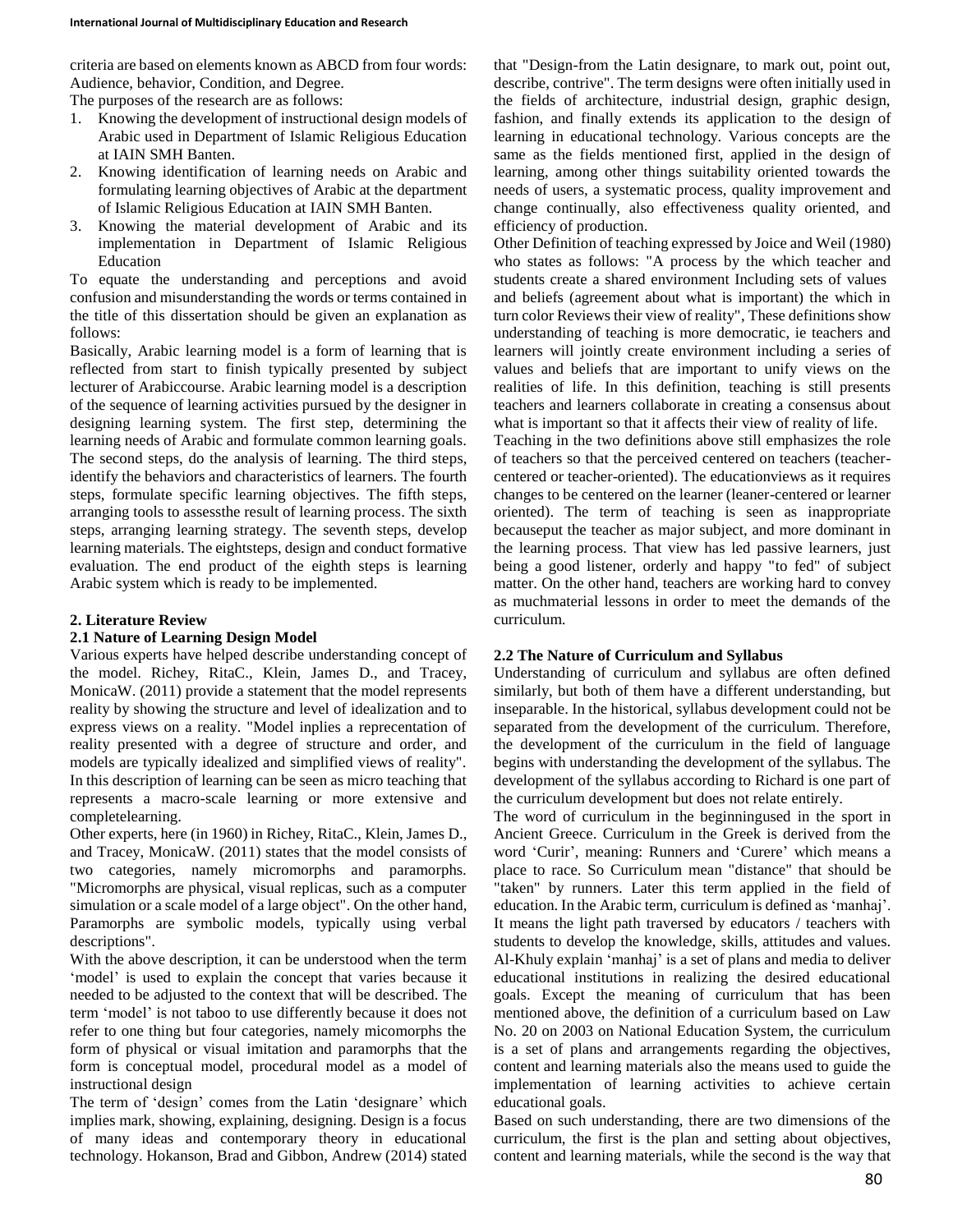used for learning activities. The curriculum has broader meaning than the syllabus, it is because the curriculum are all activities where learners participate under guidance of educational institutions. The syllabus is the determination of the content to be covered by specific activities or educational programs. The curriculum not only covers what material which is learned by the learners but also how they learn, how teachers guide or help them learn, use everything that supporting materials, styles, methods and assessment [42] .

Thus the curriculum is a written document that is used by learners or teachers in order to develop learning strategies for specific groups of learners in schools and levels.

## **3. Methodology**

The methods used to collect the data is exploration surveymodel, literature review, interviews and observations. Data analysis technique conducted qualitatively by collecting data from interviews, observations, and questionnaires to be analyzed with analysis deductive techniques and analysis inductive techniques with quantitative digit percentage.

Questionnaires about the ability of lecturer of Arabic and learning needs and the formulation of learning goals posed to students of Department of PAI with a sample of 45 students taken at random purposive sampling.

## **4. Results and Discussion of Research**

## **4.1 Results of the Research**

a. Design of learningArabic in the Department of PAI

Learning Arabic in the Department of Islamic Religious Pendidkan (PAI) is one of the subjects based on the development of basic and major competences in the curriculum of PAI. Orientation of Learning Arabic in line with the change of national education paradigm in terms of curriculum development.

Curriculum of PAI by the end of 2013 was revised conducted through curriculum revision workshop organized by the Institute of Quality Assurance (LPM) IAIN SMH Banten. As a result, subjects are grouped by components clump competence of graduates, according to the Decree of the Minister of Religious Affairs No. 353 of 2004 on Higher Education Curriculum Development Guidelines for Islamic Studies, which is a component Basic Competence, Key Competencies, Competency Support and Other competencies / specialty, and optional subject.

Arabic courses in curriculum of PAI includes basic components and main courses. Its weight consists of 6 credits of courses starting from 1-3 season . Total of this big weight is because it functions in evaluation of mastery competencies of graduates are most easily seen that a good mastery of the science graduates has become quite a decisive indicator. The learning objectives of this course is that students have following capabilities: (1) understand the function mauqi'il-'i'rab, umdatul Kalam, fadhalatulKalam and meanings of words in Arabic; (2) skills in applying the rules and patterns of change of font and mauqi'il 'irab. Umdatul kalam, fadhalatul kalam contained in Arabic sentence patterns structure; (3) Having the ability to understand, read, and listen to the reading material (Arabic text), whether related to religion, education and other matters; (4) Have the ability to apply the rules of the Arabic language properly and correctly when using the Arabic literature; (5) Having the ability to understand the rules of Arabic in good and true way, in spoken or written language; and (6) Have the skills in communicating

orally and in writing also proficient to speak his mind when doing speech or discussing in Arabic.

Learning Strategies of Arabic in PAI conducted by subject lecturer in two kinds of dominant Strategy use in accordance with the approaches, methods, student behavior, and material in Arabic were presented, among others: (1) Ekspsitori learning strategy (SPE), and (2) Cooperative Learning Strategies.

Background of student of Islamic Religious Education (PAI) on second grade Faculty of Tarbiyah and Teaching in 2014-2015 that have been studied until now approximately 178 people, consisting of 64 men, or 35.96%, and 114 women or 64.04%.

b. Identification of Learning Needs and Formulating Learning Objectives of Arabic

The learning need of Arabic on Department of PAI in Tarbiyah and Teaching Faculty at IAIN Sultan Maulana HasanuddinBanten was not out from fulfilling the vision and mission of PAI. Where the vision of PAI is makes leading majors and superior in Indonesia in conducting education that develops and integratesIslamic aspects, scientific, humanity and the value of indonesia on 2020.

From the learning needs of Arabicand the profile of graduates expected, then the purpose of learning Arabic as formulated in the syllabus and achievement indicators of Arabic learning, especially learning Arabic season II, namely: (1) Having the ability to understand, read, and listen to the reading material (text Arabic), both deal with religion, education and other matters; (2) Having the ability to apply the rules of the Arabic properly and correctly when using the Arabic literature.

c. Development of Arabic teaching materials and its implementation in the Department of Islamic Religious Education

Arabic teaching materials developed by subject lecturer in the Department of Islamic Religious Education (PAI) Faculty of Tarbiyah and Teaching at IAIN Sultan Maulana Hasanuddin Banten, books **الجامعة لطالب العربية** Arabic For College Students, Compiler: Prof. DR. H Ridlo Masduki, Prof. DR. H. Chatibul Umam, DR. H. Moh. Matsna HS, MA., And Drs. Syamsul Arifin. Coordinator of private Islamic college in Region 1 / DKI Jakarta.

Systematics of This book consists of (1) Nash (text) reading (qira'at) consisting of about 40-50; (2) Mufradât (vocabulary) that are considered difficult; (3) Istî'âb (deepening of the contents of the texts); (4) Mulâhazhat (grammatical analysis) accompanied by amtsilah (examples); (5) qawa'id (grammar) which was subjected to the study of texts; (6) Tamrînât (exercises) to establish qawa'id comprehension, reading texts and translations.

## **4.2 Discussion of Research Results**

a. Learning design of Arabic in the Department of PAI From the results of these observations can be seen that the Arabic language textbooks season II in Department of PAI is more emphasis on the development of reading skills compared to the other language skills. PAI student needs to learn Arabic only oriented to ability to understand religious literature in Arabic, so it obtain answers from students of PAI about 80% stated that the book is developed in learning Arabic is not developed four Arabic-speaking skills. That is the book of Arabic II as reference for Arabic lecturer emphasize on understanding of Arabic literatures.

Activenesslearning of student in the classroom in learning Arabic II in Department of PAI shows the results of observation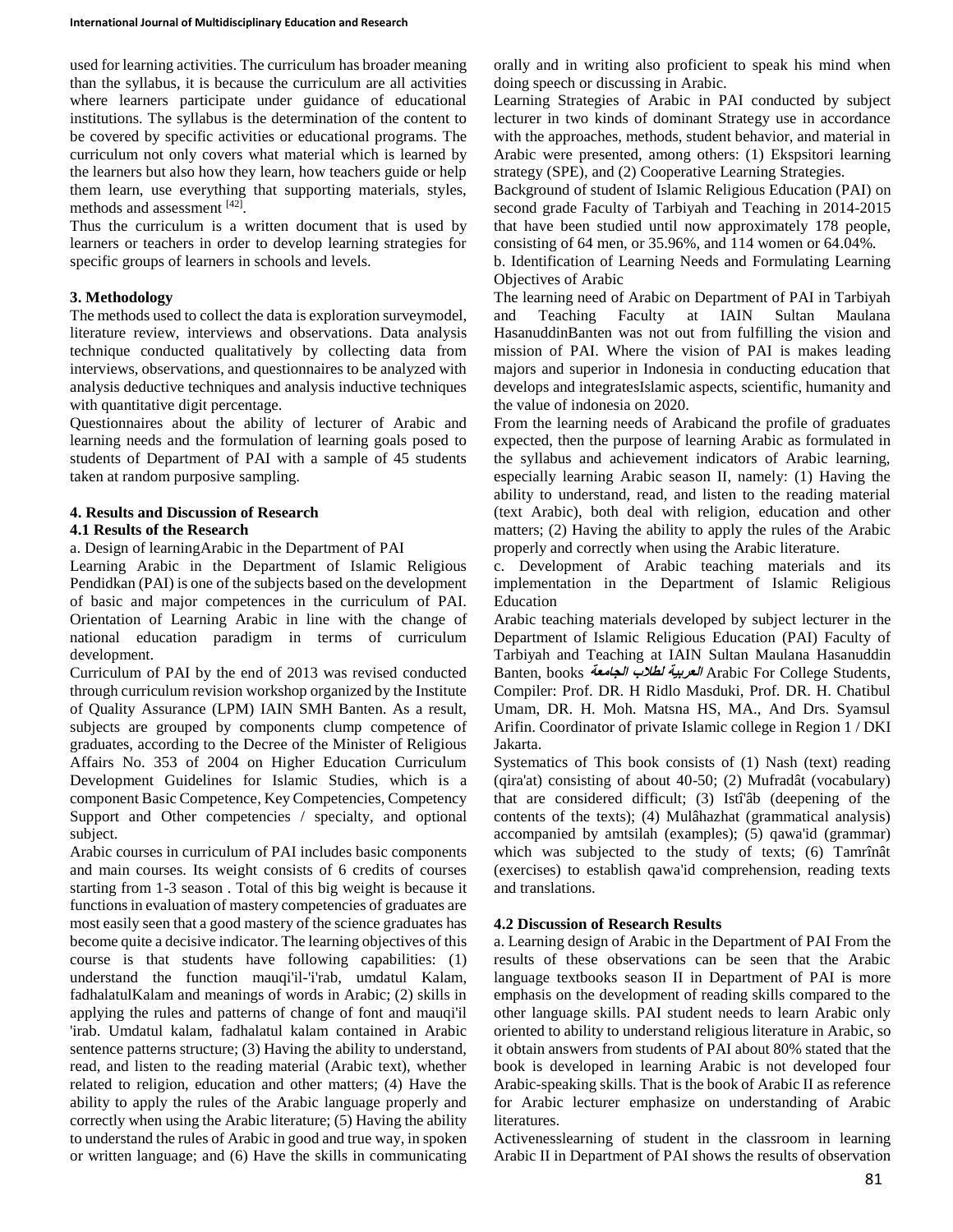70% is inactive. Arabic language learning strategies developed hinted around 75% on explorative and cooperative learning strategies in the classroom. The reasons, this strategy is helping students to improve understanding of the Arabic text, translating Arabic texts as a group and together.

From results assessment of SAP showed that the average categories is partly suitableto the value of 72%. Formulation of learning objectives deemed partly suitable due to the process and the expected learning outcomes and competencies performed unoptimally. Selection of appropriate learning materials are considered partially due to the relationship between learning materials with the purpose, characteristics of learners and the time allocationis less attention. Selection of learning resources are still considered partly suitable because the relationship between learning sources used with basic competencies and learning objectives, learning materials and scientific approach, and the characteristics of learners are less attention. Similarly, learning scenarioand assessment are still considered partly suitable due learning procedure do not notice its conformity with a scientific approach, systematic teaching materials, and time allocation as well. Assessment was in partly suitable because of ratings are formulated not to assess theconformity with techniques and forms of authentic assessment, indicators of learningachievement, conformity between the key answers and questions, and guidelines in scoring.

b. Arabic Learning Needs and Formulating Learning Objectives Arabic

Arabic learning needs to the demands of profile of graduate student in PAI shows the results obtained questionnaire states strongly agree 13.3% and agree ranges from 64.4%. These data indicate that the learning need has become a necessity to the demands of graduate students from the Department of PAI forward as their provision to be able to follow the development of science and technology in the future. Similarly, the purpose of learning the Arabic should be consistent with the vision and mission of the Department of PAI showed 17.8% strongly agreed, 55.6% agreed to have the same reason.

From the results of questionnaire data, it is required performance improvements of learning Arabic II for subject lecture rf Arabic II, among others: (1) Manage the space and learning facilities, Organize facilities and Learning Resources; (2) Implement the assessment of learning process and learning results; and (3) The general impression of the implementation of learning. With the reason of management of space and learning facilities also learning resources got the percentage 'occasionally' of 53.3% and 'never' of 20% show weakness in performing routine tasks in the classroom. Assessment process and learning result in the classroom showed that the category sometimes on large percentage value ie 44.4% followed neverie 22.2%. This suggests that the implementation of assessment process and learning result less attention due to the allocation of time is not set properly. Similarly, in the general impression of the implementation of learning show less attention to the largest category, ie sometimes with the percentage of 48.9%, followed never is about 22.2%. This implies that the general impression of learning implementation has not been effective due to the low motivation of subject lecturer in sensitivity to errors of students on using Arabic orally, organizing effective learning, and performance of subject lecturer who attractive in each learning process.

c. Development of teaching materials of Arabic and its implementation in the Department of Islamic Religious

Education (PAI) development of Arabic teaching materials and implementation in the Department of PAI in particular shows the results obtained from questionnaire that states suitable in the range of 57.8% and hesitant about 20%. These data indicate that the suitability of Arabic teaching materials II with common learning goals formulated in the syllabus is considered inappropriate to thelearningneeds of Arabic in the Department of PAI. From interviews obtained that the teaching materials in Arabic II emphasizes reading comprehension text, the introduction the rules of Arabic in the text, and text translation from Arabic into Bahasa by aiming at the students' ability to understand literature in Arabic and applying thelanguage rules is good and true when reading and listening to the reading of religious texts in Arabic.

The results of questionnaire about the suitability of Arabic teaching materials II with the demands of active learning strategies that most shows do not fitis about 44.4%, and 28.9% Hesitate. This implies that learning Arabic II strategy that has been used is not oriented toward active learning for students. Lecturer is more dominant creating teacher centers approach not student center. From interviews with lecturer of Arabic II that the handbook Arabic II is characterized by the development of explorative learning strategies and cooperative learning strategies. Suitability of teaching materials in Arabic II with the demands of the development of the four language skills of Arabic showed inappropriate with value of 26.7% and the percentage that states hesitate gets 44.4%. Arabic II Textbooks is only emphasize to developed the skill of reading and listening. Not acquire space to develop writing skills and speaking skills. From interviews with subject lecturer of Arabic that the development of speaking skills and writing skills can be done through group discussion approach with learning techniques of Group to Group exchange or Jigsaw. But in the learning process it does not work as planned in the Unit of lecture class (SAP).

Declaration of conformity on Arabic teaching materials II with appropriate skill level of students showed the value of 33.3% and hesitation obtain the percentage of 44.4%. This means that the level of difficulty and ease of religious texts in Arabic and application of the rules of Arabic categorized quiet difficult or not easy. Based on the interview, that the textbook of Arabic II has new vocabularies which difficult to learn without use Arabic dictionaries. Difficulty of translating meanings of the Arabic text into Bahasa. The difficulties caused by lack of exercise process of translation from Arabic into Bahasa. Differences in language characters in word processing and rules of both language. Mistakes are often made by students like on using i'rab rules, 'adad (simplex, tatsniyah, plural), Jinsi (female and male), dhâmîr (pronouns), nakirah-ma'rifah, and word changes (Sharf).

## **5. Conclusions**

- 1. Arabic learning design models more emphasis on developing reading skills, explorative and cooperative learning strategies, and learning objectives tend to be oriented to the understanding of literature, religious literature in Arabic, the rules of the Arabic and linguistics.
- 2. Arabic LearningNeeds stand on the vision and mission of the Department of PAI and expectations to graduate profile of PAI who have the competence in understanding literature, religious literature, the rules of Arabic in the spoken and writtenlanguage, to apply the rules of the Arabic language and linguistics both in spoken and written language, and communicate both oral and written language